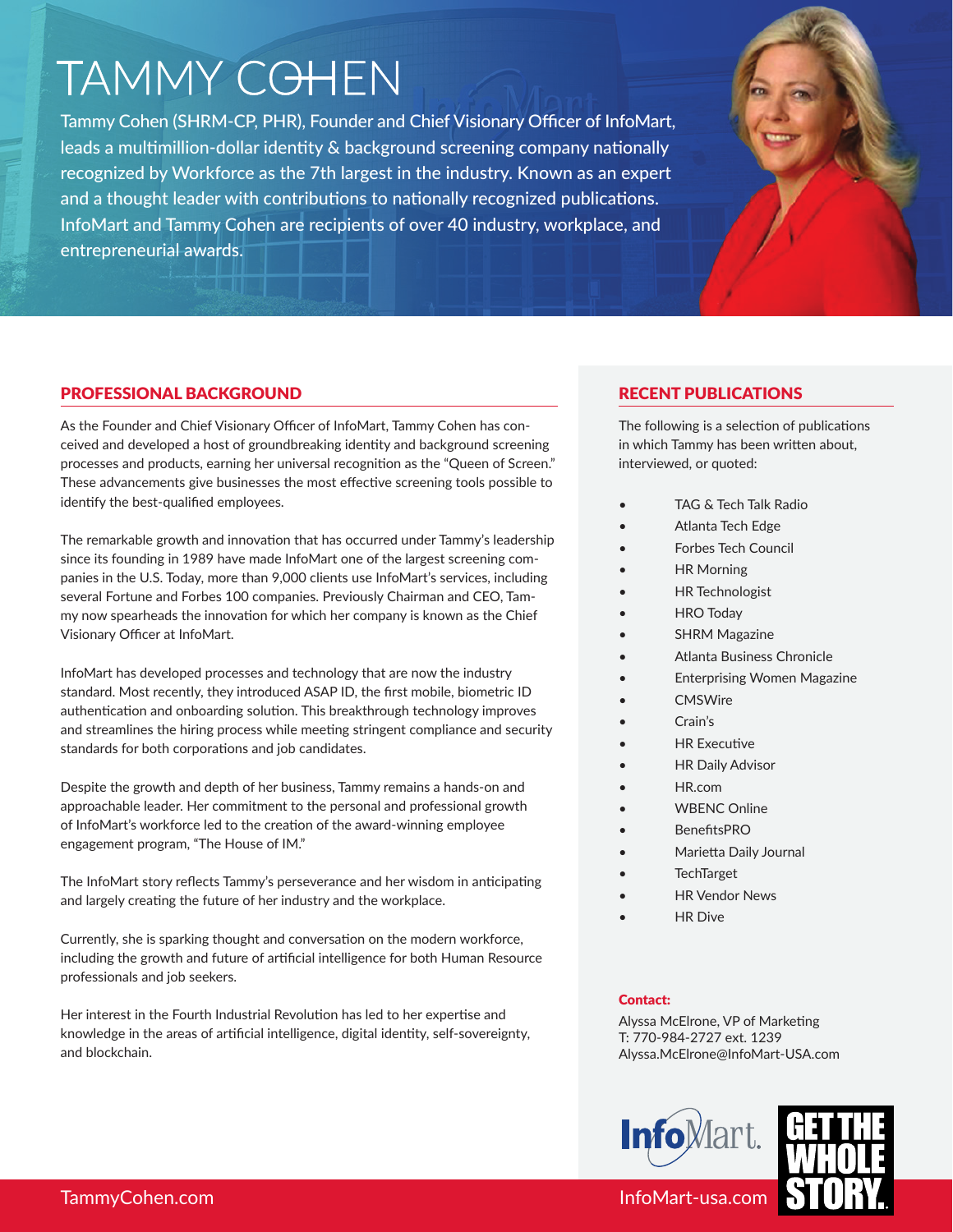# PAST COMMUNITY INVOLVEMENT

#### **liveSAFE Resources fmr. YWCA of NW Georgia**

- YWCA Women of Achievement
	- Chair (raised \$500k+)
- Past President, Board of Directors
- Chair, YWCA Women Enterprise Center
- 1st Vice President, Board of Directors
- Chair, Corporate Sponsorship Art to Heart
- Committee Participation
- Art to Heart Memorabilia
- Tribute to Women of Achievement
- Financial Development
- **Renovation**

## **Cobb Chamber of Commerce Board Member**

- Small Business Development
- Chair, Small Business of the Year
	- Received Len Gilbert Award for transforming program to the Top 25 Small Businesses of the Year
- Business/Education Steering Committee
	- Chair, Partners in Education
	- Chair, GOSH Corporate Participation
	- Chair, Youth Apprenticeship Program
	- Chair, Georgia Occupational Award
	- for Leadership
	- Founded, VIP Substitute Teacher Program

## **Foundation for Fighting Blind**

Public Relations Committee Chair

## **American Cancer Society**

• Chair, Swordsman's Ball (raised \$500k+)

## **U.S. Congressional Committee**

• Chair, Small Business Task Committee

# **Mt. Bethel Elementary School Foundation**

- Vice President of Trustees
- Auction Chair
- Partners in Education Chair

## **Georgia Department of Education**

• State Technical Advisory Committee for Business Education

# **Hugh O'Brian Youth Leadership Foundation**

- Chair, Education Panel
- Chair, Entrepreneur Panel
- **Retreat Advisor**

# **Cobb County Schools Education Committee Activity**

- Business Advisory Board
- Youth Apprenticeship Advisement Committee
- Advisement Video Project
- Business Education Consortium

# **NE Georgia School to Work Consortium**

• Chair

## **Youth Apprenticeship Advisement Committee**

• Chair

## **Other Community Programs**

- Northwest Georgia Girl Scout Leader
- Workplace Violence Committee for Metro Atlanta
- Phi Mu Gender Gap Facilitator
- Cobb & Marietta Public Schools Grant Committees
- Youth Mentor in "An Income of Her Own" program
- Family Friendly Workplace Alliance (Founder)
- Northwest Georgia P-16 Council
- Regional Institute for Enhancement (RISE) Advisory Board

# COMMUNITY ACTIVISM

Meeting the needs of women and minorities has always been her first priority. In her early twenties, Tammy spent weekend nights from 9:00 p.m. until 4:00 a.m. volunteering with Safehouse Outreach identifying young female runaways and prostitutes on the streets of Atlanta and assisting them in returning home or finding a life off the streets. Tammy's participation in community service has never ceased since this effort.

Tammy strongly believes "to whom much is given, much is expected." She is extremely appreciative of her success and continues to give back to the community in various areas of service.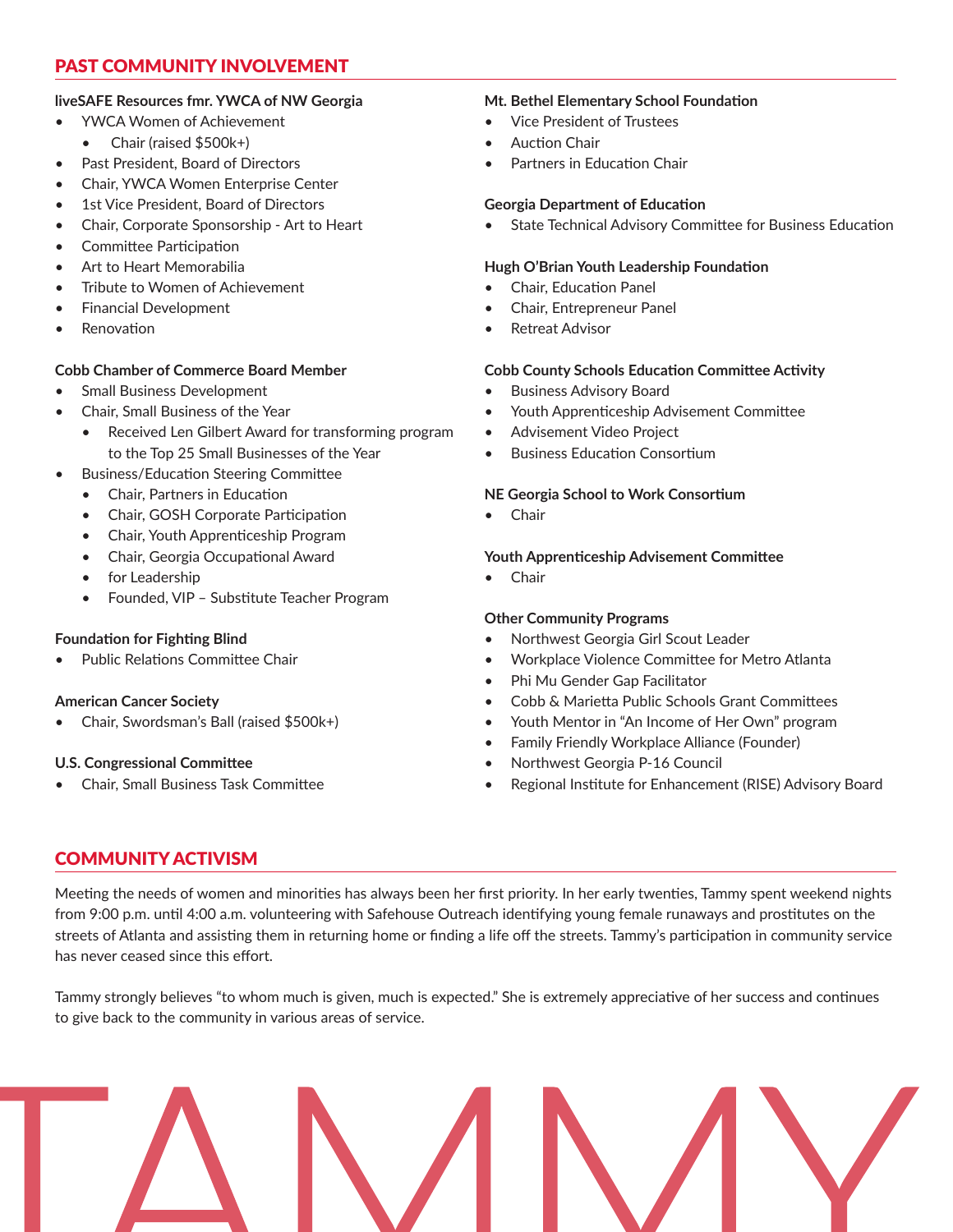# PROFESSIONAL ORGANIZATIONS

#### **National Association of Professional Background Screeners (NAPBS)**

- Recognized as one of the original 10 founders of the only industry association. NAPBS now has 850 member companies around the globe.
- FCRA certified

#### **Society for Human Resource Management (SHRM)**

• SHRM Certified Professional (SHRM-CP)

#### **HR Certification Institute (HRCI)**

- HRCI Professional Human Resources (PHR) Membership Organizations
- Diversity Alliance for Science
- Cobb Chamber of Commerce
- Georgia Chamber of Commerce
- The Society for Human Resource Management (SHRM)
- Association for Talent Development (ASTD)
- Leadership Cobb Alumni Association
- Honorary Commanders Alumni Association
- Cobb Executive Women (CEW)
- American Staffing Association (ASA)
- National Association of Women Business Owners (NAWBO)
- Women Business Enterprise National Council (WBENC)

#### **Women In Technology**

# INFOMART HISTORY

Through perseverance and hard work, InfoMart rose to become one of the nation's leading applicant screening companies. It is considered by competing organizations to be among the top 10 in the industry.

Tammy took risks and started an unconventional business with no capital. The first office was small, furnished with lawn furniture and flea market bargains, fondly referred to as "garage sale nouveau." The only asset was a PC, which was on a payment plan. Now, InfoMart has industry-leading technology with award-winning security.

Almost 30 years old, InfoMart has numerous recognitions for innovative technologies, outstanding customer service, and a superior workplace environment.

Most recently, InfoMart has been first-to-market with a biometric authentication and verification application as well as a Verified Watchlist product.

## PERSONAL HISTORY

Tammy Cohen is an achiever despite the odds. Her spirit to forge ahead has carried her through many predicaments. Up until the third grade, she attended special needs classes before being diagnosed with dyslexia. Tammy went on to graduate eighth in her high school class. She is a leader who strives to bridge the gap of understanding and respect among diverse populations.

Tammy's work history began with many non-traditional jobs from popsicle truck sales and rolling coins in a bank to the traditional retail and receptionist positions.

Prior to founding InfoMart, Tammy co-hosted radio and TV talk shows. In 1982, she was the University of Texas' first female news director. In 1984, Tammy began her career in business, mentored by Paul Zane Pilzer, a nationally recognized economist and author who has been the economic advisor to two U.S. Presidents.

Tammy's diverse work experience and desire to succeed became the foundation on which InfoMart has grown and continued to flourish.

## PUBLIC SPEAKER / AUTHOR

As an expert in human resources, future workforce issues, and successful business practices, Tammy performs presentations for business and professional organizations. Her presentations motivate individuals to reach peak performance levels and to pursue personal and professional growth.